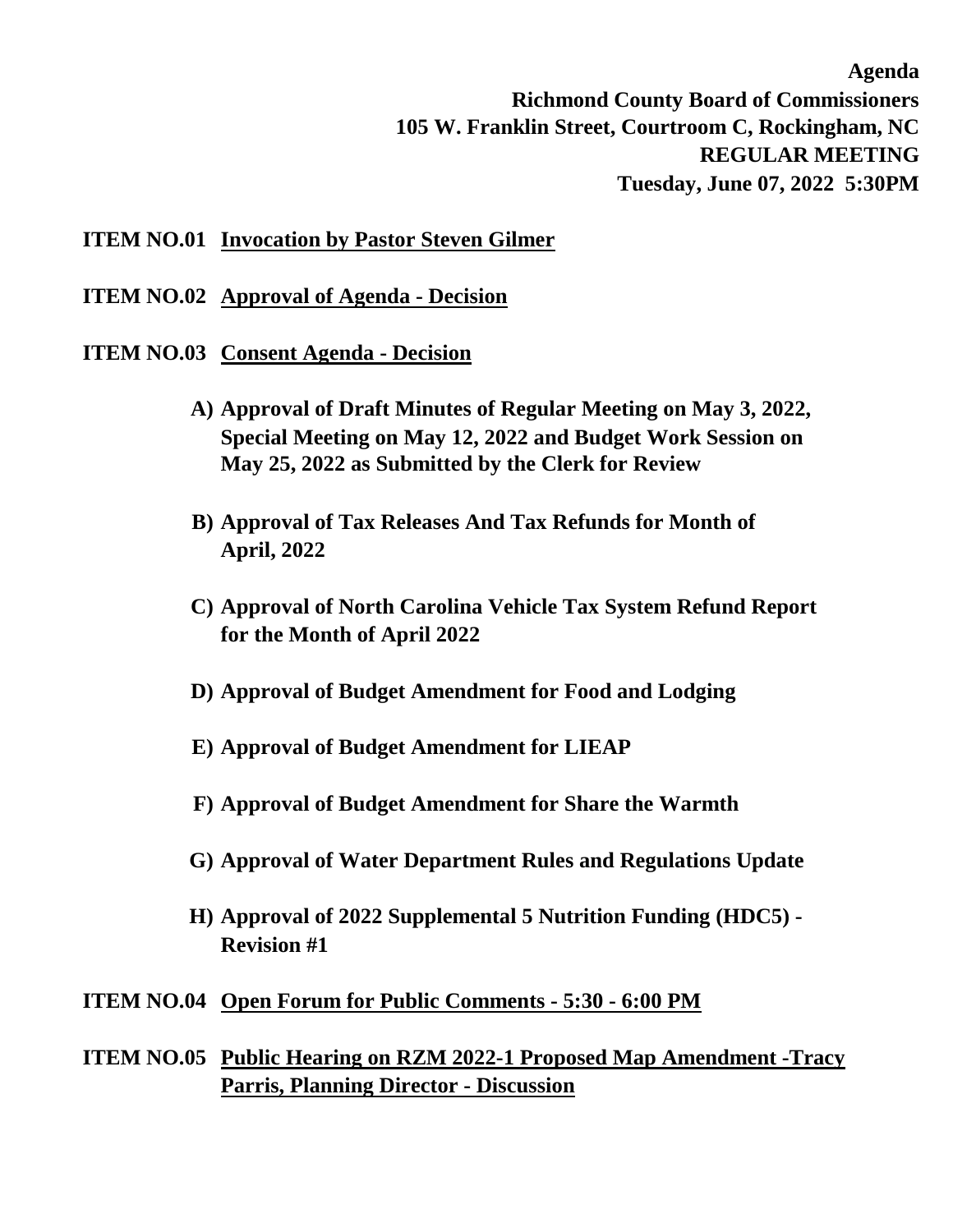- **ITEM NO.06 Request for Board Consideration of Approval of the RZM 2022-1 Proposed Map Amendment - Tracy Parris, Planning Director - Decision**
- **ITEM NO.07 Public Hearing for comments on Proposed Text Amendment to the Richmond County Ordinance: RZT 2022-1 - Tracy Parris, Planning Director - Discussion**
- **ITEM NO.08 Request for Board Consideration of Approval of the RZT 2022-1 Proposed Text Amendment - Tracy Parris, Planning Director - Decision**
- **ITEM NO.09 Request for Board Consideration of Approval of Development Services (Planning and Zoning) Fee Increase - Tracy Parris, Planning Director - Decision**
- **ITEM NO.10 Request for Board Consideration of Approval of Building Inspections Fee Schedule Increase - Tracy Parris, Planning Director -Decision**
- **ITEM NO.11 Request for Board Consideration of Approval of Appointments to the Planning and Zoning Board of Adjustments - Tracy Parris, Planning Director - Decision**
- **ITEM NO.12 Request for Board Consideration for Approval of Fee Schedules for FY 2022 - 2023 for Health & Human Services - Cheryl Speight Health Director - Decision**
- **ITEM NO.13 Request for Board Consideration of Approval of Appointment to the Health and Human Services Advisory Board - Cheryl Speight, Health Director - Decision**
- **ITEM NO.14 Request for Board Consideration of Approval of Proclamation for Elder Abuse Awareness Day - Robby Hall, Social Services Director -Decision**
- **ITEM NO.15 Request for Board Consideration of Approval of Annual Fire Contracts - Bob Smith, Emergency Services, Director - Decision**